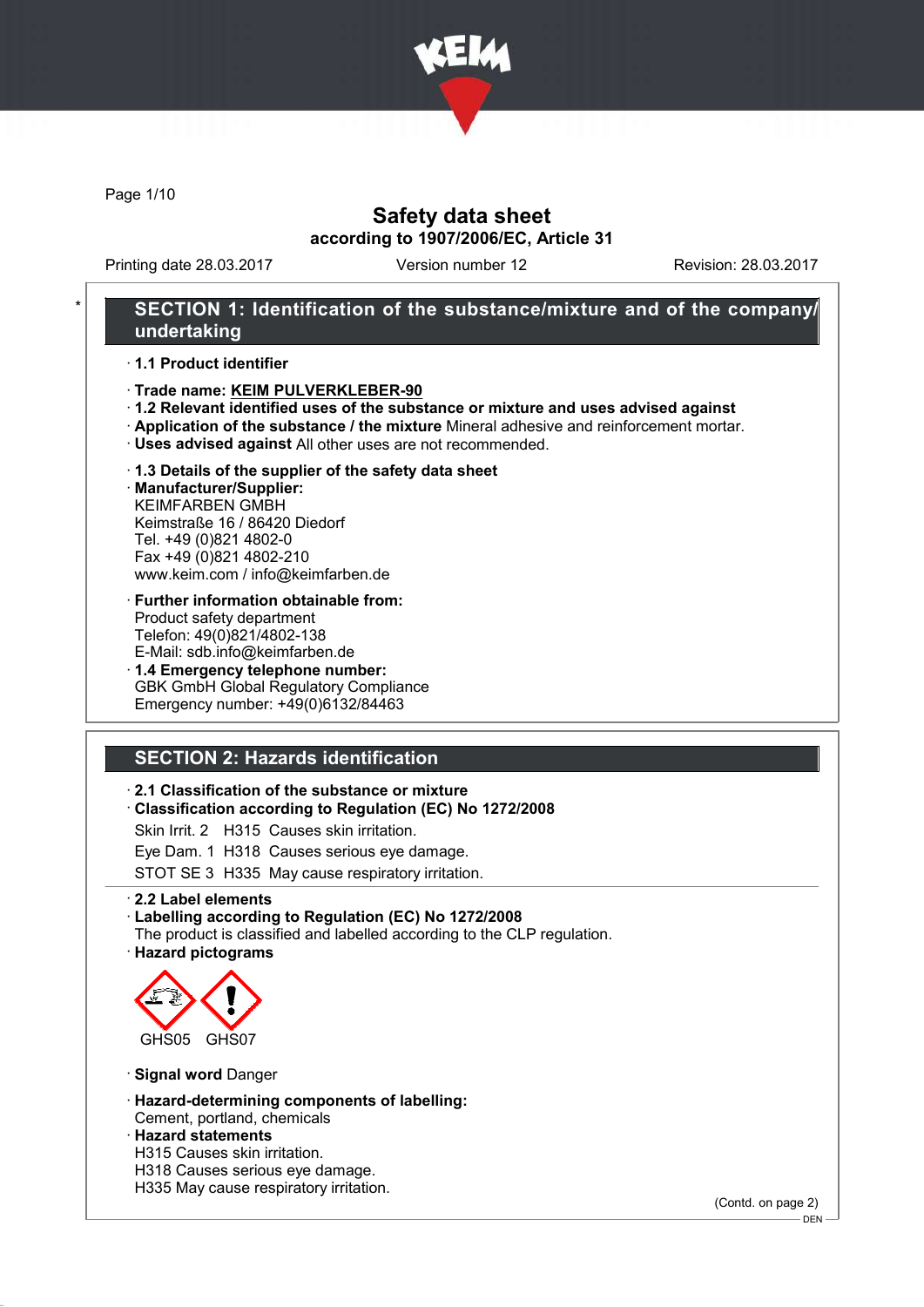

Page 2/10

### Safety data sheet according to 1907/2006/EC, Article 31

Printing date 28.03.2017 Version number 12 Revision: 28.03.2017

#### Trade name: KEIM PULVERKLEBER-90

|                              | (Contd. of page 1)                                                                                                                                 |
|------------------------------|----------------------------------------------------------------------------------------------------------------------------------------------------|
| · Precautionary statements   |                                                                                                                                                    |
| P280                         | Wear protective gloves/protective clothing/eye protection/face protection.                                                                         |
| P271                         | Use only outdoors or in a well-ventilated area.                                                                                                    |
| P <sub>261</sub>             | Avoid breathing dust.                                                                                                                              |
|                              | P305+P351+P338 IF IN EYES: Rinse cautiously with water for several minutes. Remove contact<br>lenses, if present and easy to do. Continue rinsing. |
| P315                         | Get immediate medical advice/attention.                                                                                                            |
| P304+P340                    | IF INHALED: Remove person to fresh air and keep comfortable for breathing.                                                                         |
| P302+P352                    | IF ON SKIN: Wash with plenty of soap and water.                                                                                                    |
| P362                         | Take off contaminated clothing.                                                                                                                    |
| P332+P313                    | If skin irritation occurs: Get medical advice/attention.                                                                                           |
| 2.3 Other hazards            |                                                                                                                                                    |
|                              | This Product contains cement. Cement produces an alkaline reaction with moisture or water. Avoid<br>contact with eyes and prolonged skin contact.  |
|                              | <b>Results of PBT and vPvB assessment</b>                                                                                                          |
| $\cdot$ PBT: Not applicable. |                                                                                                                                                    |
| · vPvB: Not applicable.      |                                                                                                                                                    |

### SECTION 3: Composition/information on ingredients

· 3.2 Mixtures

- · Description: Portland-cement, aggregate and additives
- Dangerous components:

CAS: 65997-15-1 Cement, portland, chemicals 10-25%

EINECS: 266-043-4 Eye Dam. 1, H318; Skin Irrit. 2, H315; STOT SE 3, H335

· Additional information: For the wording of the listed hazard phrases refer to section 16.

### SECTION 4: First aid measures

#### · 4.1 Description of first aid measures

- · General information: When seeing the doctor we suggest to present this safety data sheet.
- · After inhalation: Supply fresh air; consult doctor in case of complaints.
- · After skin contact:
- Immediately wash with water and soap and rinse thoroughly.
- Do not use solvents or thinners.
- If skin irritation continues, consult a doctor.
- · After eye contact:
- Rinse opened eye for several minutes under running water. Then consult a doctor.
- · After swallowing: Rinse mouth and throat well with water.
- Do not induce vomiting; call for medical help immediately.
- · 4.2 Most important symptoms and effects, both acute and delayed
- No further relevant information available.

(Contd. on page 3)

 $-$  DEN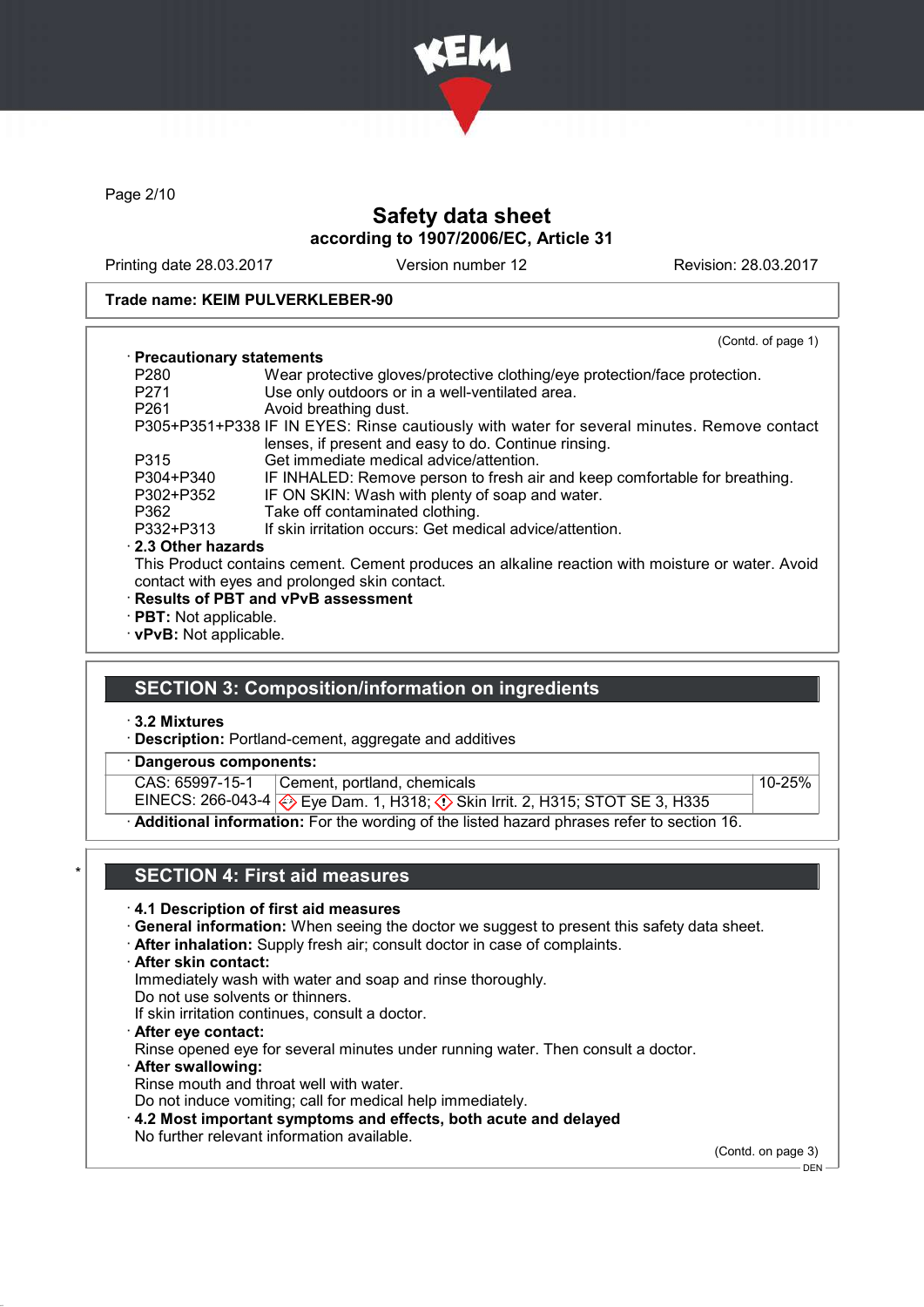

Page 3/10

### Safety data sheet according to 1907/2006/EC, Article 31

Printing date 28.03.2017 Version number 12 Revision: 28.03.2017

#### Trade name: KEIM PULVERKLEBER-90

#### (Contd. of page 2)

#### · 4.3 Indication of any immediate medical attention and special treatment needed No further relevant information available.

### SECTION 5: Firefighting measures

· 5.1 Extinguishing media

- · Suitable extinguishing agents:
- Product itself does not burn. Co-ordinate fire-fighting measures to the fire surroundings.
- · 5.2 Special hazards arising from the substance or mixture
- No further relevant information available.
- · 5.3 Advice for firefighters
- · Protective equipment: Wear self-contained respiratory protective device.
- · Additional information

Dispose of fire debris and contaminated fire fighting water in accordance with official regulations. In case of fire do not breathe smoke, fumes and vapours.

### SECTION 6: Accidental release measures

· 6.1 Personal precautions, protective equipment and emergency procedures Avoid contact with skin and eyes. Avoid formation of dust. Use respiratory protective device against the effects of fumes/dust/aerosol. Respect the protection rules (see section 7 a. 8). Product forms slippery surface when combined with water. · 6.2 Environmental precautions: Do not allow product to reach soil, sewage system or any water course. Follow local governmental rules and regulations. · 6.3 Methods and material for containment and cleaning up: Close drainages (Risk of blocking) Danger of slipping! Avoid formation of dust. Ensure adequate ventilation. Pick up mechanically. Dispose of the material collected according to regulations. Clear contaminated areas thoroughly.

# 6.4 Reference to other sections

See Section 7 for information on safe handling.

See Section 8 for information on personal protection equipment.

See Section 13 for disposal information.

### SECTION 7: Handling and storage

· 7.1 Precautions for safe handling Avoid contact with skin and eyes.

Keep receptacles tightly sealed.

(Contd. on page 4)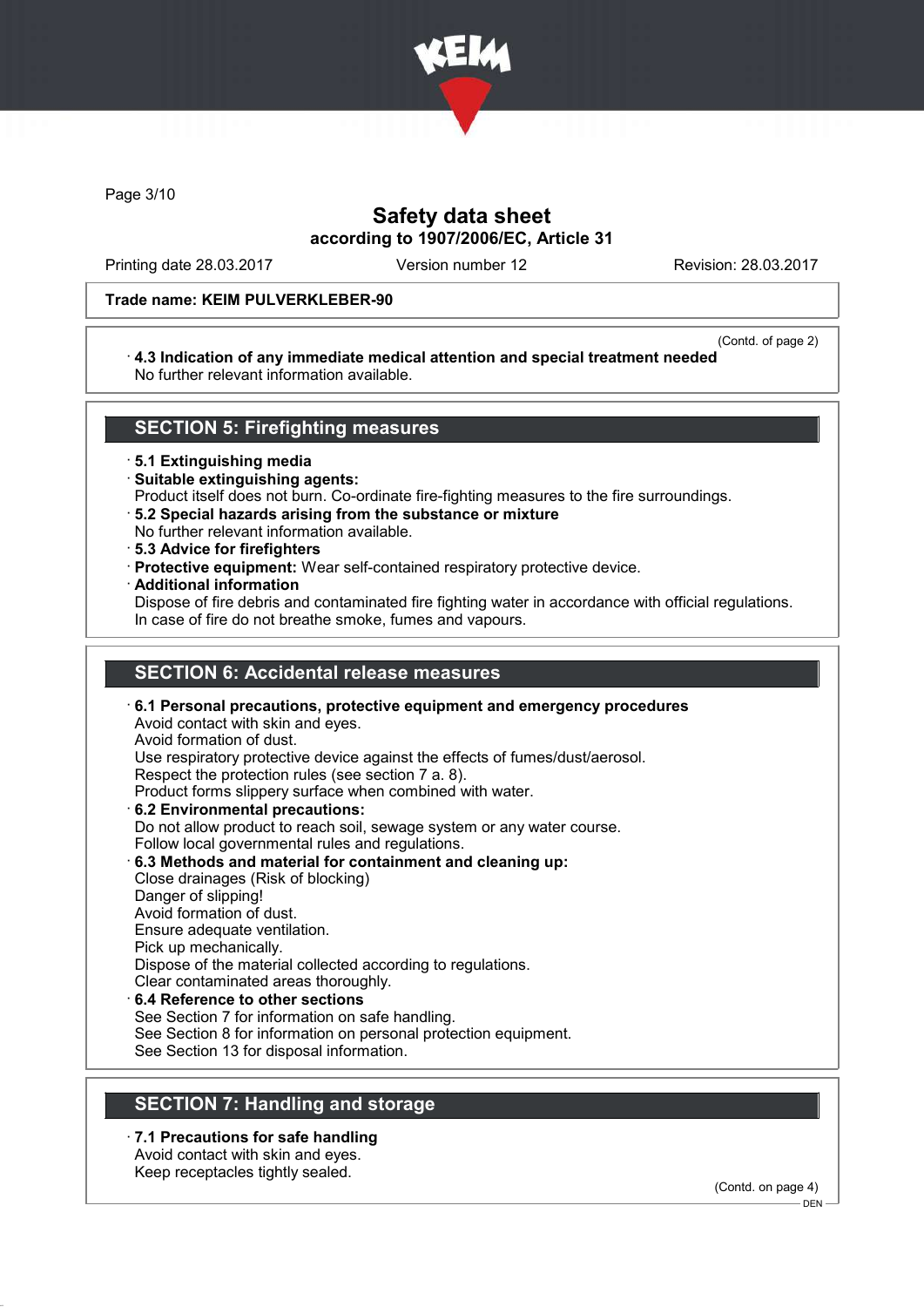

Page 4/10

### Safety data sheet according to 1907/2006/EC, Article 31

Printing date 28.03.2017 Version number 12 Revision: 28.03.2017

#### Trade name: KEIM PULVERKLEBER-90

(Contd. of page 3) Prevent formation of dust. Ensure good ventilation/exhaustion at the workplace. Any unavoidable deposit of dust must be regularly removed. See item 8 for information about suitable protective equipment and technical precautions. Respect the protection rules. Information about fire - and explosion protection: The product is not flammable. No special measures required. · 7.2 Conditions for safe storage, including any incompatibilities · Storage: · Requirements to be met by storerooms and receptacles: Keep in the original containers in a cool and dry place. Store only in unopened original receptacles. · Information about storage in one common storage facility: Do not store together with acids. · Further information about storage conditions: Store in dry conditions. Protect from humidity and water. Avoid dust formations and deposits. Keep container tightly sealed. Protect from heat and direct sunlight. Storage class: 13

· 7.3 Specific end use(s) No further relevant information available.

### SECTION 8: Exposure controls/personal protection

|  | 8.1 Control parameters |
|--|------------------------|
|--|------------------------|

· Ingredients with limit values that require monitoring at the workplace:

14808-60-7 Quartz (SiO2)

MAK (Germany) alveolengängige Fraktion

#### 65997-15-1 Cement, portland, chemicals

AGW (Germany) Long-term value: 5 E mg/m<sup>3</sup> DFG

· Additional information: The lists valid during the making were used as basis.

· 8.2 Exposure controls

· Personal protective equipment:

· General protective and hygienic measures:

Vacuum clean contaminated clothing. Do not blow or brush off contamination.

Avoid contact with the eyes and skin.

Do not inhale dust / smoke / mist.

Wash hands before breaks and at the end of work.

Immediately remove all soiled and contaminated clothing

### **Respiratory protection:**

In a dusty environment wear suitable facemask.

Filter: FFP2

(Contd. on page 5)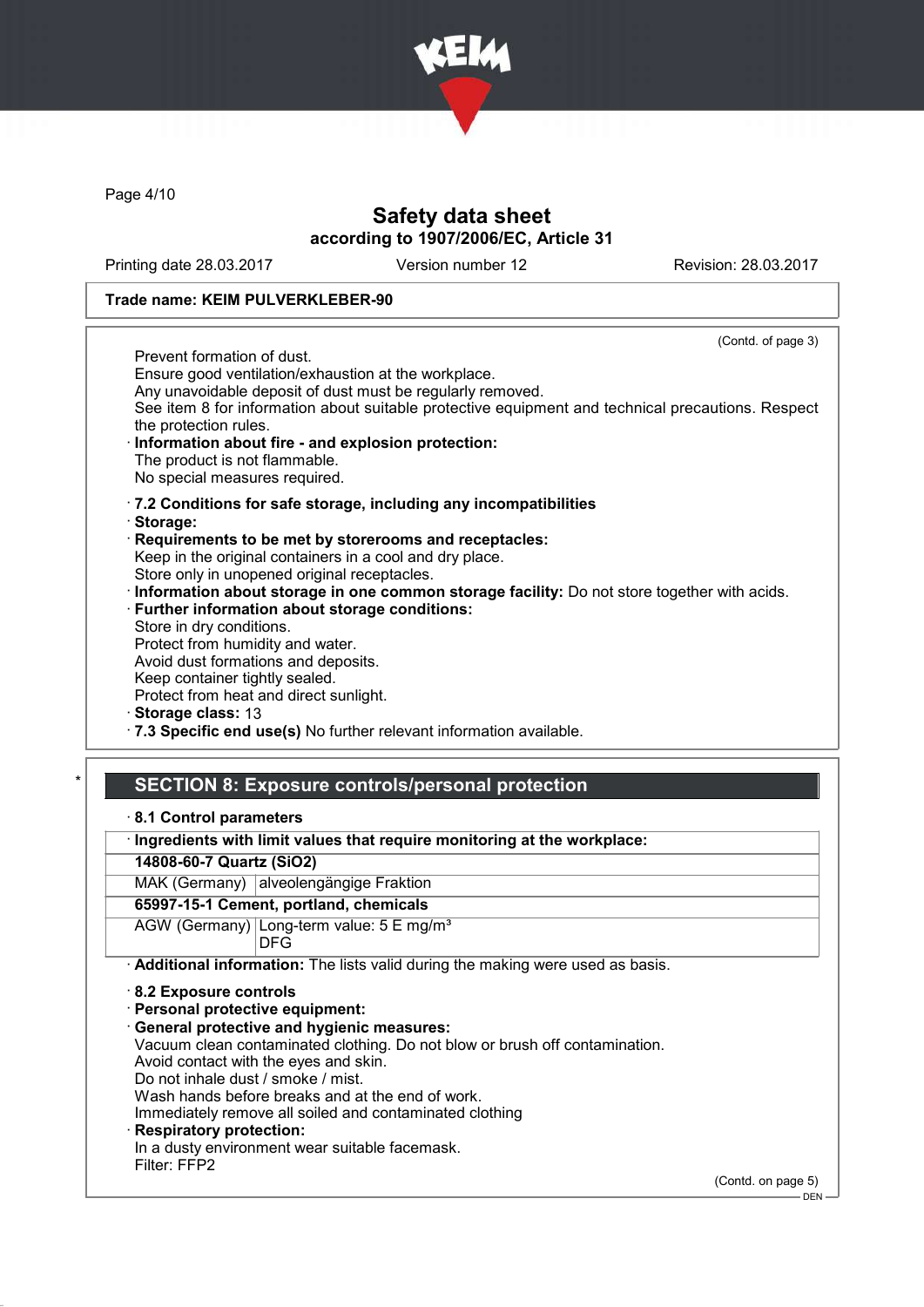

Page 5/10

## Safety data sheet according to 1907/2006/EC, Article 31

Printing date 28.03.2017 Version number 12 Revision: 28.03.2017

### Trade name: KEIM PULVERKLEBER-90

| (Contd. of page 4)                                                                                   |
|------------------------------------------------------------------------------------------------------|
| · Protection of hands:                                                                               |
| Protective gloves                                                                                    |
| Alkaline resistant gloves                                                                            |
| · Material of gloves                                                                                 |
| suitable material e.g.:                                                                              |
| Nitrile impregnated cotton-gloves                                                                    |
| Recommended thickness of the material: $\geq 0.5$ mm                                                 |
| The selection of the suitable gloves does not only depend on the material, but also on further marks |
| of quality and varies from manufacturer to manufacturer. As the product is a preparation of several  |
| substances, the resistance of the glove material can not be calculated in advance and has therefore  |
| to be checked prior to the application.                                                              |
| Penetration time of glove material                                                                   |
| Value for the permeation: Level $\geq 6$ (480 min)                                                   |
| The determined penetration times according to EN 374 part III are not performed under practical      |
| conditions. Therefore a maximum wearing time, which corresponds to 50% of the penetration time,      |
| is recommended.                                                                                      |
| The exact break trough time has to be found out by the manufacturer of the protective gloves and     |
| has to be observed.                                                                                  |
| <b>Eye protection:</b>                                                                               |
| In a dusty environment wear protective goggles.                                                      |
| Tightly sealed goggles                                                                               |
| · Body protection:                                                                                   |
| Protective work clothing                                                                             |
| After contact with skin wash thoroughly with water and apply lotion.                                 |
| Elimitation and supervision of exposure into the environment See Section 12 and 6.2                  |
|                                                                                                      |

# SECTION 9: Physical and chemical properties

| $\cdot$ General Information                              |                  |  |
|----------------------------------------------------------|------------------|--|
| · Appearance:                                            |                  |  |
| Form:                                                    | Powder           |  |
| Colour:                                                  | Grey             |  |
| · Odour:                                                 | Characteristic   |  |
| Odour threshold:                                         | Not determined.  |  |
| $\cdot$ pH-value at 20 $\degree$ C:                      | $11.5 - 13.5^*$  |  |
|                                                          | with water mixed |  |
| Change in condition                                      |                  |  |
| Melting point/freezing point:                            | Undetermined.    |  |
| Initial boiling point and boiling range: Not applicable. |                  |  |
| · Flash point:                                           | Not applicable.  |  |
| · Flammability (solid, gas):                             | Not applicable.  |  |
| · Ignition temperature:                                  | Not determined.  |  |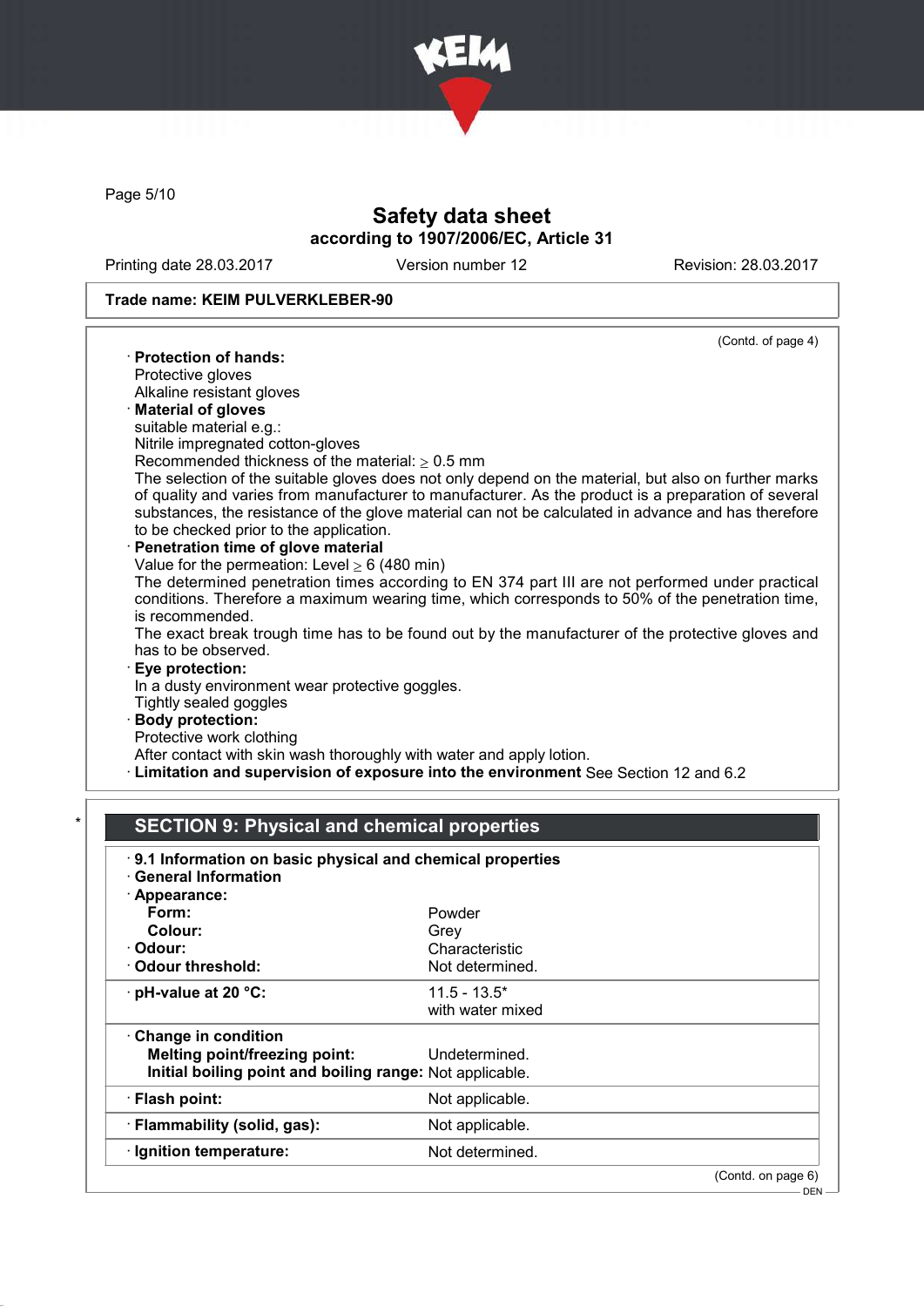

Page 6/10

## Safety data sheet according to 1907/2006/EC, Article 31

Printing date 28.03.2017 Version number 12 Revision: 28.03.2017

#### Trade name: KEIM PULVERKLEBER-90

|                                           | (Contd. of page 5)                                     |
|-------------------------------------------|--------------------------------------------------------|
| · Decomposition temperature:              | Not determined.                                        |
| · Auto-ignition temperature:              | Product is not selfigniting.                           |
| <b>Explosive properties:</b>              | Product does not present an explosion hazard.          |
| <b>Explosion limits:</b>                  |                                                        |
| Lower:                                    | Not applicable.                                        |
| Upper:                                    | Not applicable.                                        |
| <b>Oxidising properties</b>               | Not applicable.                                        |
| · Vapour pressure:                        | Not applicable.                                        |
| $\cdot$ Density at 20 °C:                 | 1.4-1.7* $g/cm3$                                       |
|                                           | <b>Bulk density</b>                                    |
| · Relative density                        | Not determined.                                        |
| · Vapour density                          | Not applicable.                                        |
| · Evaporation rate                        | Not applicable.                                        |
| · Solubility in / Miscibility with        |                                                        |
| water at 20 °C:                           | $< 2$ g/l (Ca(OH)2)                                    |
|                                           | miscible                                               |
| · Partition coefficient: n-octanol/water: | Not applicable.                                        |
| · Viscosity:                              |                                                        |
| Dynamic:                                  | Not applicable.                                        |
| Kinematic:                                | Not applicable.                                        |
| 9.2 Other information                     | * The values are for freshly produced material and may |
|                                           | change with the time.                                  |

### SECTION 10: Stability and reactivity

- · 10.1 Reactivity Reacts with water alkaline and hardens.
- · 10.2 Chemical stability Stable under normal conditions of storage and use.
- · Thermal decomposition / conditions to be avoided:
- Stable at environment temperature.
- No decomposition if used and stored according to specifications.
- · 10.3 Possibility of hazardous reactions No dangerous reactions known.
- · 10.4 Conditions to avoid Humidity
- · 10.5 Incompatible materials: Acids
- · 10.6 Hazardous decomposition products:

No hazardous decomposition products if stored and handled as prescribed.

#### SECTION 11: Toxicological information

#### · 11.1 Information on toxicological effects

· Acute toxicity Based on available data, the classification criteria are not met.

(Contd. on page 7)

 $-$  DEN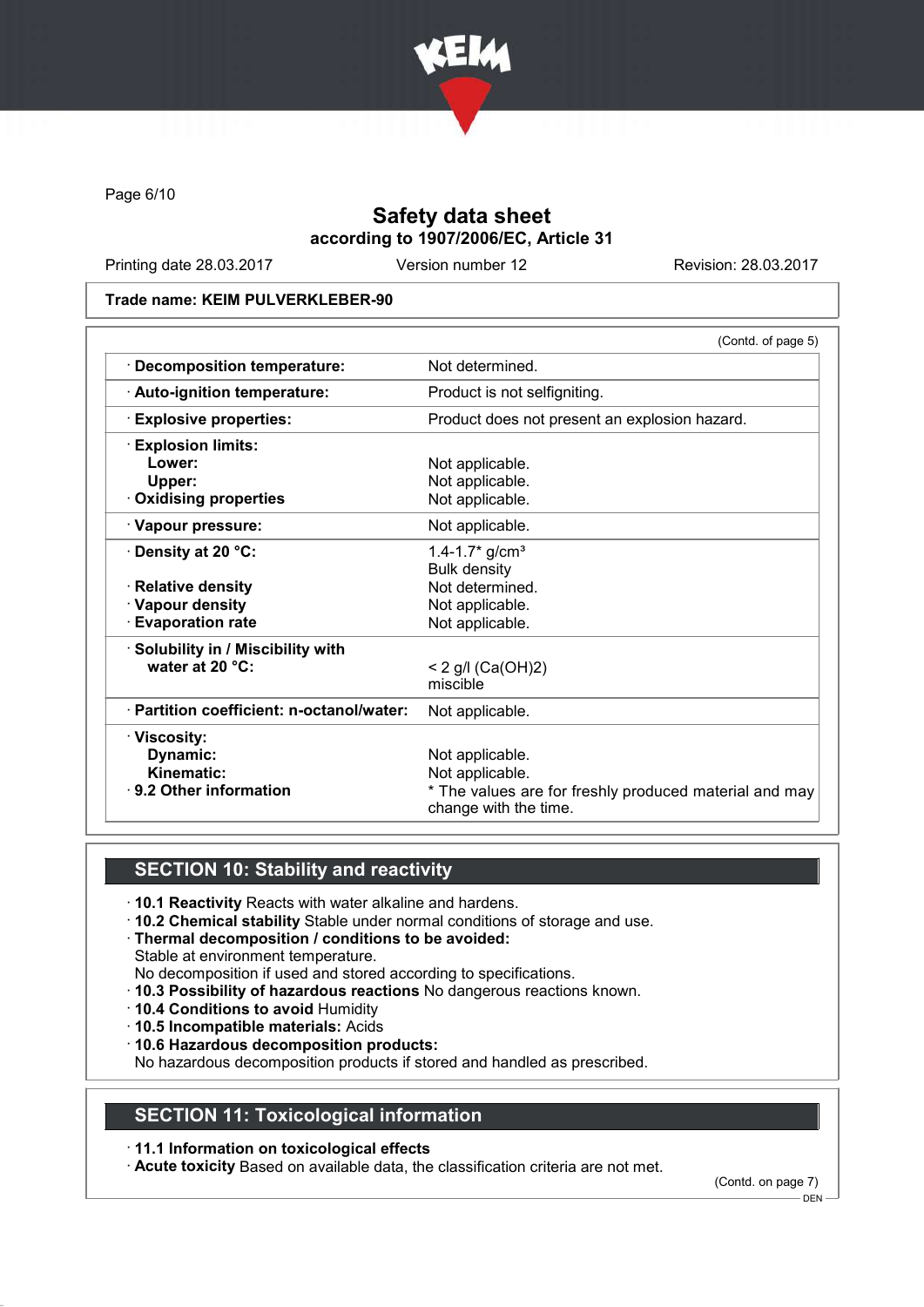

Page 7/10

### Safety data sheet according to 1907/2006/EC, Article 31

Printing date 28.03.2017 Version number 12 Revision: 28.03.2017

(Contd. of page 6)

#### Trade name: KEIM PULVERKLEBER-90

- · Primary irritant effect:
- · Skin corrosion/irritation
- Causes skin irritation.
- · Serious eye damage/irritation Causes serious eye damage.
- · during inhalation: Irritating to respiratory system.
- · during swallowing: Irritant effect possible
- · Respiratory or skin sensitisation
- Product is reduced in chromate. Within the indicated storage time sensitization is not expected.
- · Other information (about experimental toxicology):
- Experimental analysis are not available.
- The product was not tested. The statements on toxicology have been derived from the properties of the individual components.
- · CMR effects (carcinogenity, mutagenicity and toxicity for reproduction) not applicable
- · Germ cell mutagenicity Based on available data, the classification criteria are not met.
- · Carcinogenicity Based on available data, the classification criteria are not met.
- · Reproductive toxicity Based on available data, the classification criteria are not met.
- · STOT-single exposure
- May cause respiratory irritation.
- · STOT-repeated exposure Based on available data, the classification criteria are not met.
- · Aspiration hazard Based on available data, the classification criteria are not met.

# **SECTION 12: Ecological information**

#### · 12.1 Toxicity

- · Aquatic toxicity: No further relevant information available.
- · 12.2 Persistence and degradability No further relevant information available.
- · 12.3 Bioaccumulative potential No further relevant information available.
- · 12.4 Mobility in soil No further relevant information available.
- · Additional ecological information:
- · AOX-indication:

Due to the substance of content which do not include organic jointed halogens, the product can not take influence on the AOX-load of the waste water.

#### · According to the formulation contains the following heavy metals and compounds from the EU guideline NO. 2006/11/EC:

According to our current data base the product does not consist of any heavy metals or substances of EU-directives 76/464/EWG.

General notes:

At present there are no ecotoxicological assessments.

Do not allow product to reach ground water, water course or sewage system.

Water hazard class 1 (German Regulation) (Self-assessment): slightly hazardous for water

- · 12.5 Results of PBT and vPvB assessment
- · PBT: Not applicable.
- · vPvB: Not applicable.

(Contd. on page 8)

 $-$  DEN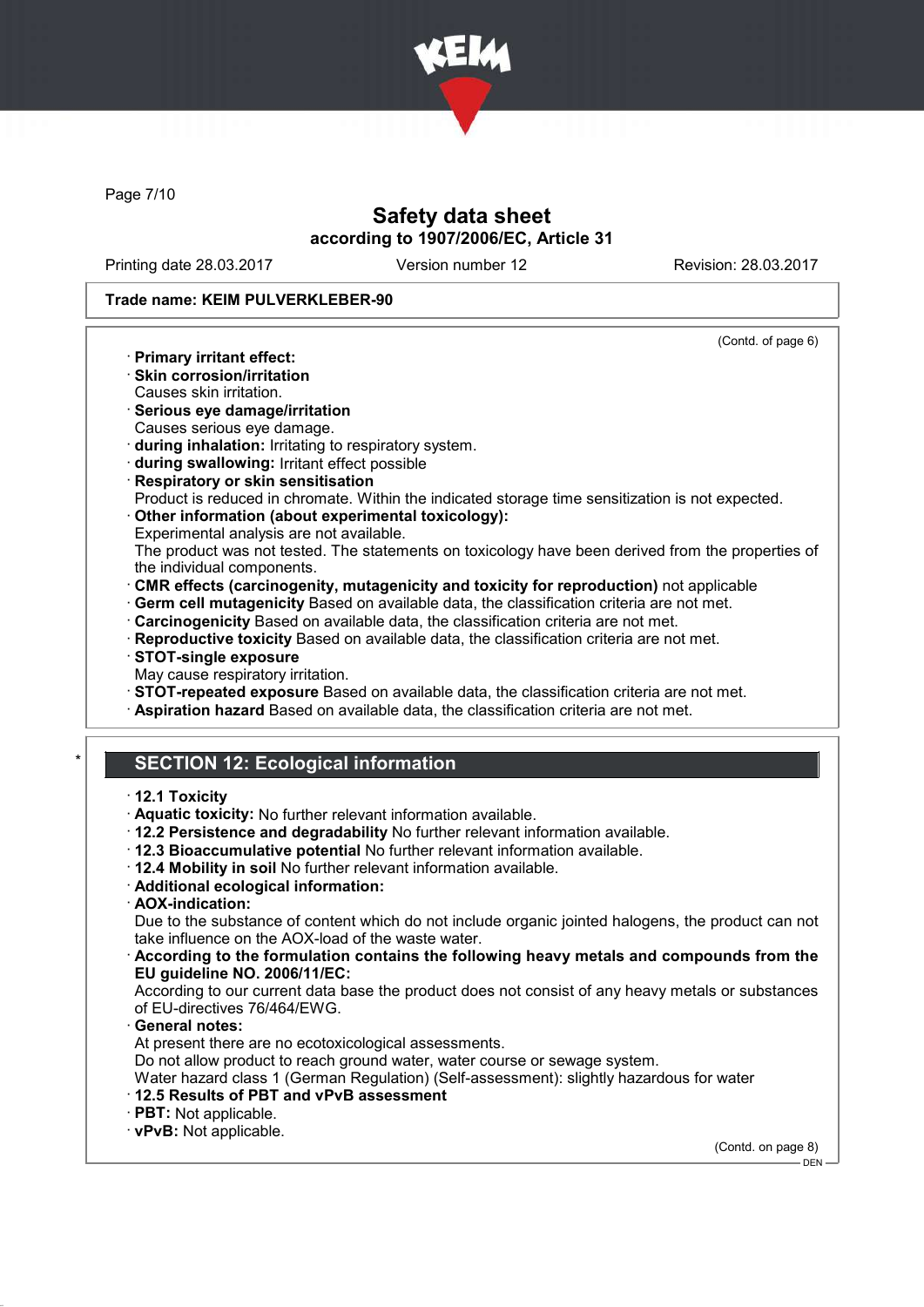

Page 8/10

### Safety data sheet according to 1907/2006/EC, Article 31

Printing date 28.03.2017 Version number 12 Revision: 28.03.2017

#### Trade name: KEIM PULVERKLEBER-90

#### · 12.6 Other adverse effects No further relevant information available.

(Contd. of page 7)

### SECTION 13: Disposal considerations

- · 13.1 Waste treatment methods
- **Recommendation**

Must not be disposed with household garbage. Do not allow product to reach sewage system. Disposal must be made according to official regulations.

· European waste catalogue

17 01 01 | concrete

- · Uncleaned packaging:
- · Recommendation:

Non contaminated packagings may be recycled.

Disposal must be made according to official regulations.

Recommended cleansing agents: Water, if necessary with cleansing agents.

| <b>SECTION 14: Transport information</b>                                                      |                                                               |
|-----------------------------------------------------------------------------------------------|---------------------------------------------------------------|
| $\cdot$ 14.1 UN-Number<br>· ADR, IMDG, IATA                                                   | Void                                                          |
| 14.2 UN proper shipping name<br>· ADR, IMDG, IATA                                             | Void                                                          |
| 14.3 Transport hazard class(es)                                                               |                                                               |
| · ADR, IMDG, IATA<br>· Class                                                                  | Void                                                          |
| ⋅ 14.4 Packing group<br>· ADR, IMDG, IATA                                                     | Void                                                          |
| 14.5 Environmental hazards:<br>· Marine pollutant:                                            | No                                                            |
| 14.6 Special precautions for user                                                             | Not applicable.                                               |
| 14.7 Transport in bulk according to Annex II<br>of Marpol and the IBC Code<br>Not applicable. |                                                               |
| · Transport/Additional information:                                                           | No dangerous good in sense of these transport<br>regulations. |
| · UN "Model Regulation":                                                                      | Void                                                          |

(Contd. on page 9)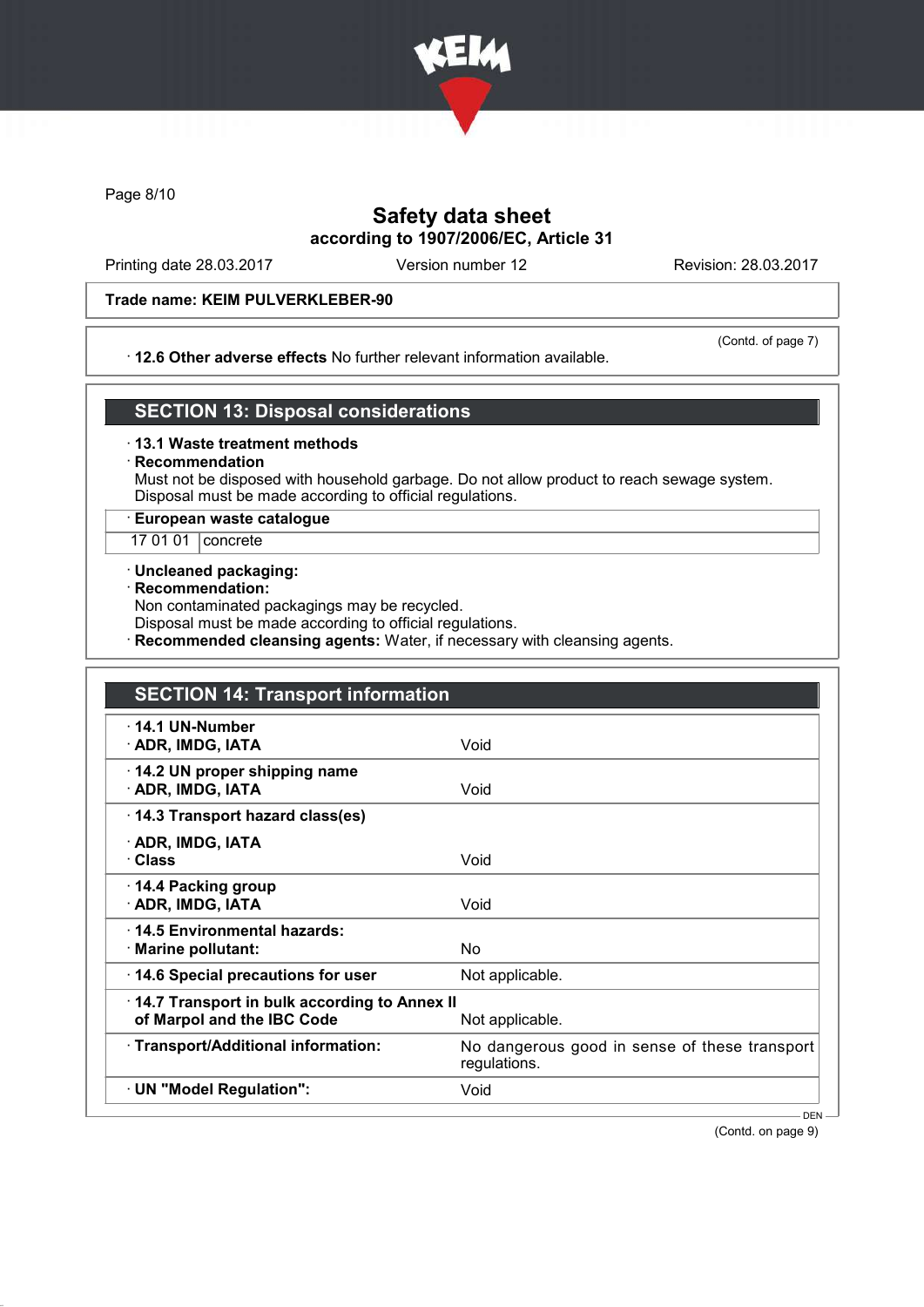

Page 9/10

### Safety data sheet according to 1907/2006/EC, Article 31

Printing date 28.03.2017 Version number 12 Revision: 28.03.2017

Trade name: KEIM PULVERKLEBER-90

(Contd. of page 8)

### **SECTION 15: Regulatory information**

- · 15.1 Safety, health and environmental regulations/legislation specific for the substance or mixture
- · Labelling according to Regulation (EC) No 1272/2008
- For information on labelling please refer to section 2 of this document.
- · Directive 2012/18/EU
- · Named dangerous substances ANNEX I None of the ingredients is listed.
- · National regulations:
- · Waterhazard class: Water hazard class 1 (Self-assessment): slightly hazardous for water.
- · Other regulations, limitations and prohibitive regulations
- · Please note:
- TRGS 200 (Germany) TRGS 500 (Germany)
- TRGS 510 (Germany)
- TRGS 900 (Germany)
- · Substances of very high concern (SVHC) according to REACH, Article 57 not applicable
- · Product-Code/Giscode: ZP1
- · 15.2 Chemical safety assessment: A Chemical Safety Assessment has not been carried out.

#### **SECTION 16: Other information**

This information is based on our present knowledge. However, this shall not constitute a guarantee for any specific product features and shall not establish a legally valid contractual relationship.

#### **Relevant phrases**

H315 Causes skin irritation. H318 Causes serious eye damage.

- H335 May cause respiratory irritation.
- · Department issuing SDS: KEIMFARBEN Germany, Product safety department

#### Abbreviations and acronyms:

ADR: Accord européen sur le transport des marchandises dangereuses par Route (European Agreement concerning the International Carriage of Dangerous Goods by Road) IMDG: International Maritime Code for Dangerous Goods IATA: International Air Transport Association GHS: Globally Harmonised System of Classification and Labelling of Chemicals EINECS: European Inventory of Existing Commercial Chemical Substances ELINCS: European List of Notified Chemical Substances CAS: Chemical Abstracts Service (division of the American Chemical Society) TRGS: Technische Regeln für Gefahrstoffe (Technical Rules for Dangerous Substances, BAuA, Germany) VOC: Volatile Organic Compounds (USA, EU) PBT: Persistent, Bioaccumulative and Toxic SVHC: Substances of Very High Concern vPvB: very Persistent and very Bioaccumulative AGW: Arbeitsplatzgrenzwert (Germany) EC10: Effective concentration at 10% mortality rate. EC50: Half maximal effective concentration. LC10: Lethal concentration at 10% mortality rate. NOEC: No observed effect concentration. REACH: Registration, Evaluation and Authorisation of Chemicals (Regulation (EC) No.1907/2006)